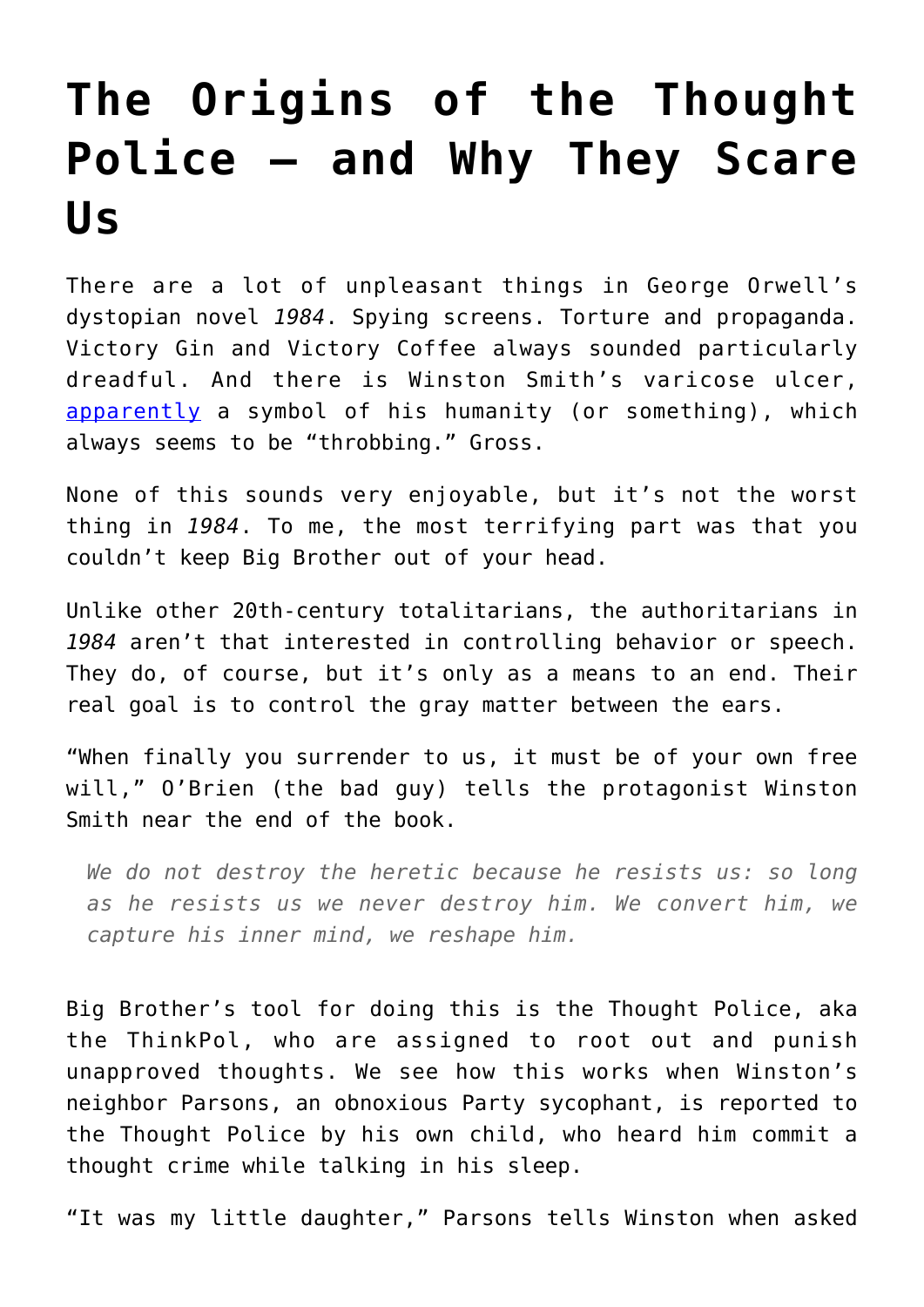who it was who denounced him. "She listened at the keyhole. Heard what I was saying, and nipped off to the patrols the very next day. Pretty smart for a nipper of seven, eh?"

#### $\pmb{\times}$

### **Who Are These Thought Police?**

We don't know a lot about the Thought Police, and some of what we think we know may actually not be true since some of what Winston learns comes from the Inner Party, and they lie.

What we know is this: The Thought Police are secret police of [Oceania](https://bigthink.com/strange-maps/66-the-world-in-george-orwells-1984) – the fictional land of *1984* that probably consists of the UK, the Americas, and parts of Africa – who use surveillance and informants to monitor the thoughts of citizens. The Thought Police also use psychological warfare and false-flag operations to entrap free thinkers or nonconformists.

Those who stray from Party orthodoxy are punished but not killed. The Thought Police don't want to kill nonconformists so much as break them. This happens in Room 101 of the Ministry of Love, where prisoners are re-educated through degradation and torture. (Funny sidebar: the name Room 101 [apparently was inspired](https://www.thevintagenews.com/2017/02/07/room-101-the-torture-chamber-in-george-orwells-1984-was-named-after-a-conference-room-at-the-bbc-where-orwell-would-have-to-sit-through-tortuously-boring-meetings/) by a conference room at the *BBC* in which Orwell was forced to endure tediously long meetings.)

### $\pmb{\times}$

### **The Origins of the Thought Police**

Orwell didn't create the Thought Police out of thin air. They were inspired to at least some degree by [his experiences](https://www.vqronline.org/essay/orwell-trenches) in [the Spanish Civil War](https://en.wikipedia.org/wiki/Spanish_Civil_War) (1936-1939), a complicated and confusing affair. What you really need to know is that there were no good guys, and it ended with left-leaning anarchists and Republicans in Spain crushed by their Communist overlords,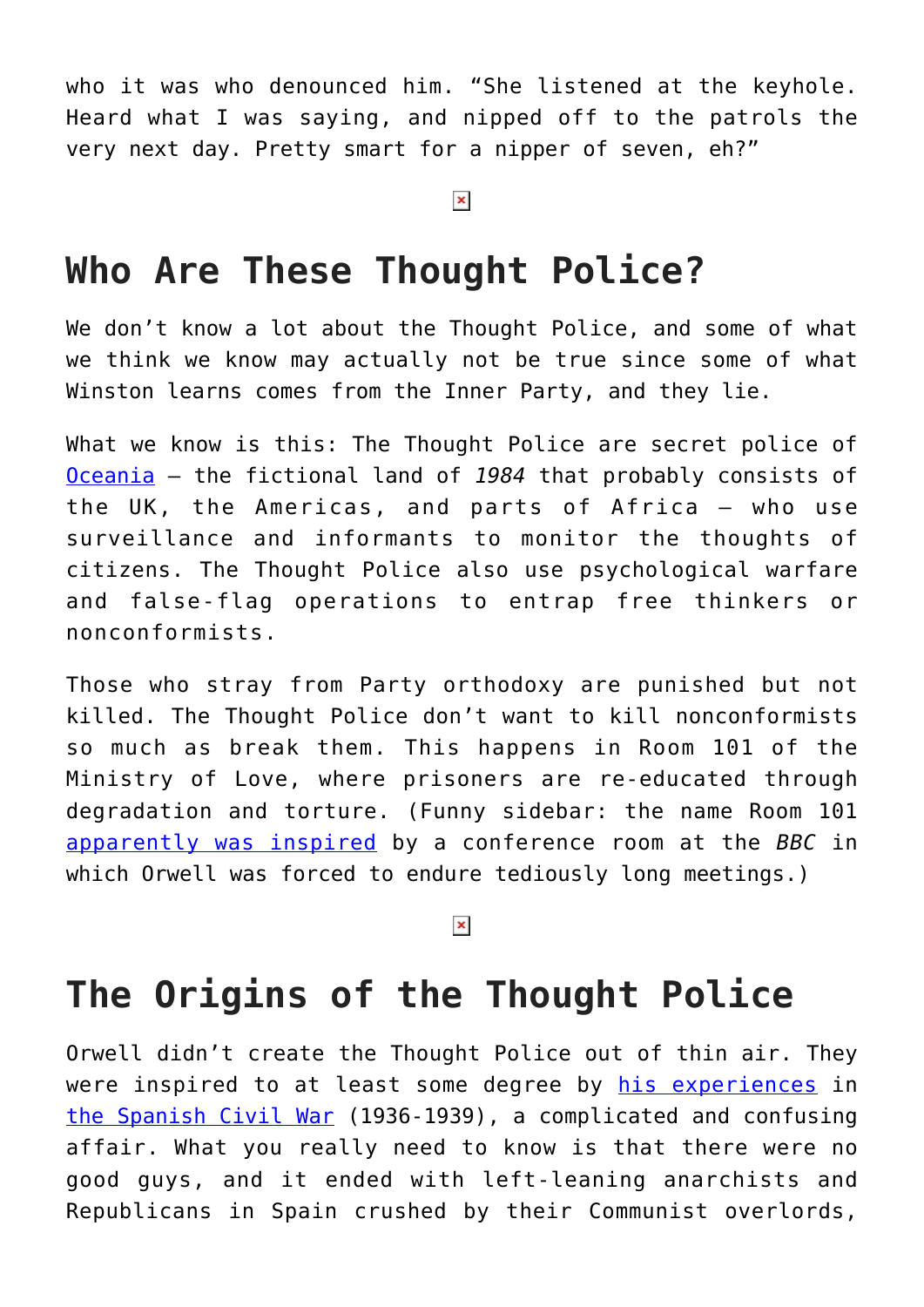which helped the fascists win.

Orwell, an idealistic 33-year-old socialist when the conflict started, supported the anarchists and loyalists fighting for the left-leaning Second Spanish Republic, which received most of its support from the Soviet Union and Josef Stalin. (That might sound bad, but keep in mind that the Nazis were on the other side.) Orwell described the atmosphere in Barcelona in December 1936 when everything seemed to be going well for his side.

*The anarchists were still in virtual control of Catalonia and the revolution was still in full swing … It was the first time that I had ever been in a town where the working class was in the saddle,*

#### he wrote in *Homage to Catalonia.*

*[E]very wall was scrawled with the hammer and sickle … every shop and café had an inscription saying that it had been collectivized.*

That all changed pretty fast. Stalin, a rather paranoid fellow, was bent on making Republican Spain loyal to *him*. Factions and leaders perceived as loyal to his exiled Communist rival, [Leon Trotsky](https://en.wikipedia.org/wiki/Leon_Trotsky), were liquidated. Loyal Communists found themselves denounced as fascists. Nonconformists and "uncontrollables" were disappeared.

Orwell [never forgot](https://www.jacobinmag.com/2017/05/george-orwell-spain-barcelona-may-days) the purges or the steady stream of lies and propaganda churned out from Communist papers during the conflict. (To be fair, their Nationalist opponents [also used](https://digitalcommons.asphs.net/cgi/viewcontent.cgi?article=1055&context=bsphs) [propaganda and lies.](https://digitalcommons.asphs.net/cgi/viewcontent.cgi?article=1055&context=bsphs)) Stalin's [NKVD](https://en.wikipedia.org/wiki/NKVD) was not exactly like the Thought Police - the NKVD showed [less patience](https://en.wikipedia.org/wiki/Andr%C3%A9s_Nin_P%C3%A9rez) with its victims – but they certainly helped inspire Orwell's secret police.

The Thought Police were not all propaganda and torture,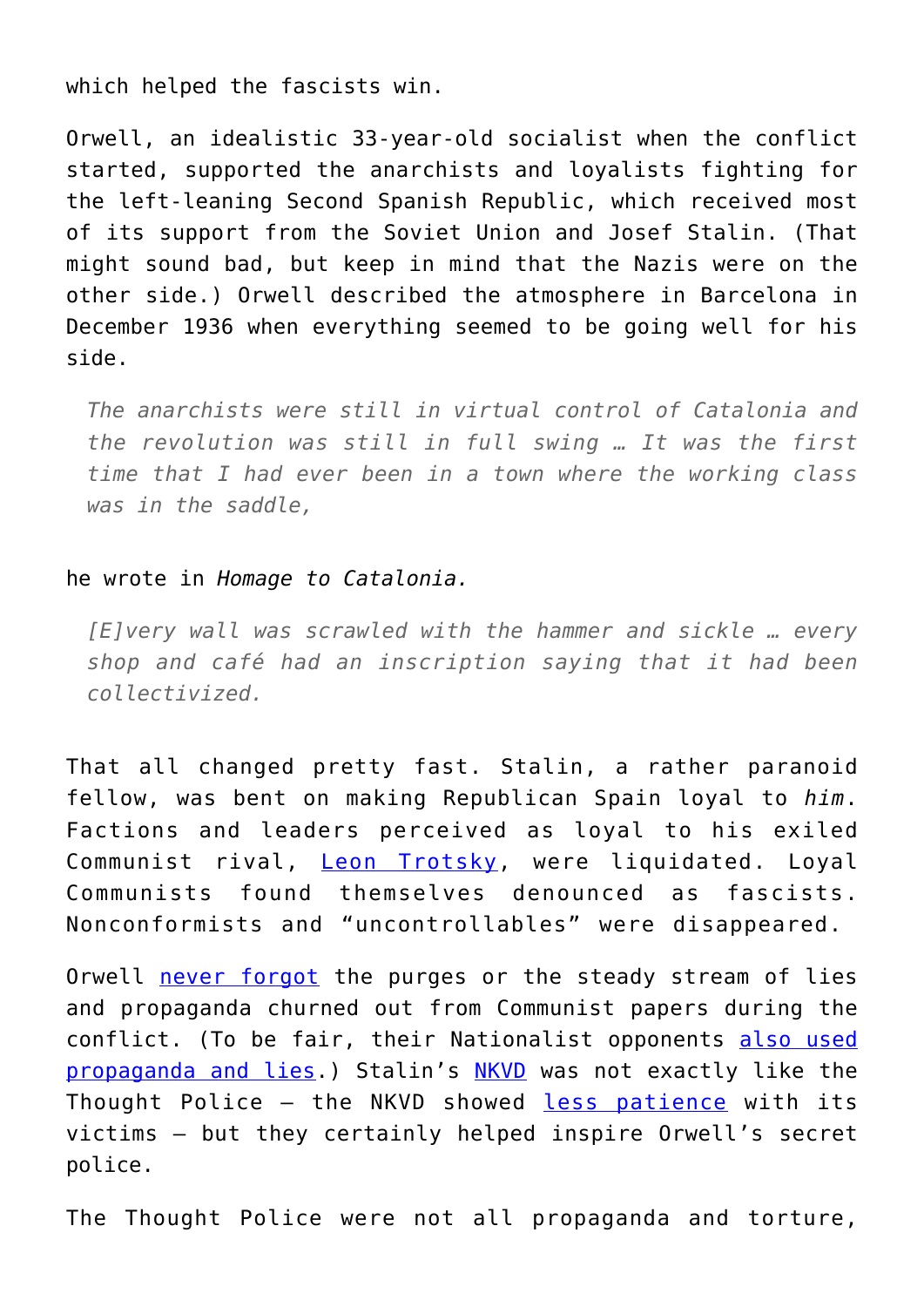though. They also stem from Orwell's ideas on truth. During his time in Spain, he saw how power could corrupt truth, and he shared these reflections in his work *[George Orwell: My](https://amzn.to/350bnxW) [Country Right or Left, 1940-1943](https://amzn.to/350bnxW)*[.](https://amzn.to/350bnxW)

*…I saw newspaper reports which did not bear any relation to the facts, not even the relationship which is implied in an ordinary lie. I saw great battles reported where there had been no fighting, and complete silence where hundreds of men had been killed. I saw troops who had fought bravely denounced as cowards and traitors, and others who had never seen a shot fired hailed as the heroes of imaginary victories; and I saw newspapers in London retailing these lies and eager intellectuals building emotional superstructures over events that had never happened.*

In short, Orwell's brush with totalitarianism left him [worried](https://books.google.com/books?id=mEgxAJr1REUC&pg=PA258&lpg=PA258&dq=%E2%80%9CThis+kind+of+thing+is+frightening+to+me,+because+it+often+gives+me+the+feeling+that+the+very+concept+of+objective+truth+is+fading+out+of+the+world.+After+all,+the+chances+are+that+those+lies,+or+at+any+rate+similar+lies,+will+pass+into+history&source=bl&ots=sHa3k9NMgq&sig=ACfU3U1wXA_vTYqn4QvULe0KhDEUWkqRYA&hl=en&sa=X&ved=2ahUKEwigjsaS_eflAhXqTN8KHdQPAYYQ6AEwBHoECAcQAQ#v=onepage&q=%E2%80%9CThis%20kind%20of%20thing%20is%20frightening%20to%20me%2C%20because%20it%20often%20gives%20me%20the%20feeling%20that%20the%20very%20concept%20of%20objective%20truth%20is%20fading%20out%20of%20the%20world.%20After%20all%2C%20the%20chances%20are%20that%20those%20lies%2C%20or%20at%20any%20rate%20similar%20lies%2C%20will%20pass%20into%20history&f=false) that "the very concept of objective truth is fading out of the world."

This scared him. A lot. He actually wrote, "This kind of thing is frightening to me."

#### $\pmb{\times}$

Finally, the Thought Police were also inspired by the human struggle for self-honesty and the pressure to conform. "The individual has always had to struggle to keep from being overwhelmed by the tribe," Rudyard Kipling once observed.

The struggle to remain true to one's self was also felt by Orwell, who [wrote](https://books.google.com/books?id=IcyGPLqBi60C&pg=PA14&lpg=PA14&dq=No+one,+at+any+rate+no+English+writer,+has+written+better+about+childhood+than+Dickens.+In+spite+of+all+the+knowledge+that+has+accumulated+since,+in+spite+of+the+fact+that+children+are+now+comparatively+sanely+treated,+no+novelist+has+shown+the+same+power+of+entering+into+the+child%E2%80%99s+point+of+view.+I+must+have+been+about+nine+years+old+when+I+first+read+David+Copperfield.+The+mental+atmosphere+of+the+opening+chapters+was+so+immediately+intelligible+to+me+that+I+vaguely+imagined+they+had+been+written+by+a+child.+And+yet+when+one+re-reads+the+book+as+an+adult+and+sees+the+Murdstones,+for+instance,+dwindle+from+gigantic+figures+of+doom+into+semi-comic+monsters,+these+passages+lose+nothing.+Dickens+has+been+able+to+stand+both+inside+and+outside+the+child%E2%80%99s+mind,+in+such+a+way+that+the+same+scene+can+be+wild+burlesque+or+sinister+reality,+according+to+the+age+at+which+one+reads+it.&source=bl&ots=Qk5I5HbZUQ&sig=ACfU3U3C5BuRIphxtmaTHQGTBlnjZzLZ0A&hl=en&sa=X&ved=2ahUKEwi708XVhOjlAhUB26wKHSDQBZsQ6AEwA3oECAkQAQ#v=onepage&q=smelly&f=false) about "the smelly little orthodoxies" that contend for the human soul. Orwell prided himself with a "power of facing unpleasant facts" – something of a rarity in humans – even though it often hurt him in British society.

In a sense, *1984* is largely a book about the human capacity to maintain a grip on the truth in the face of propaganda and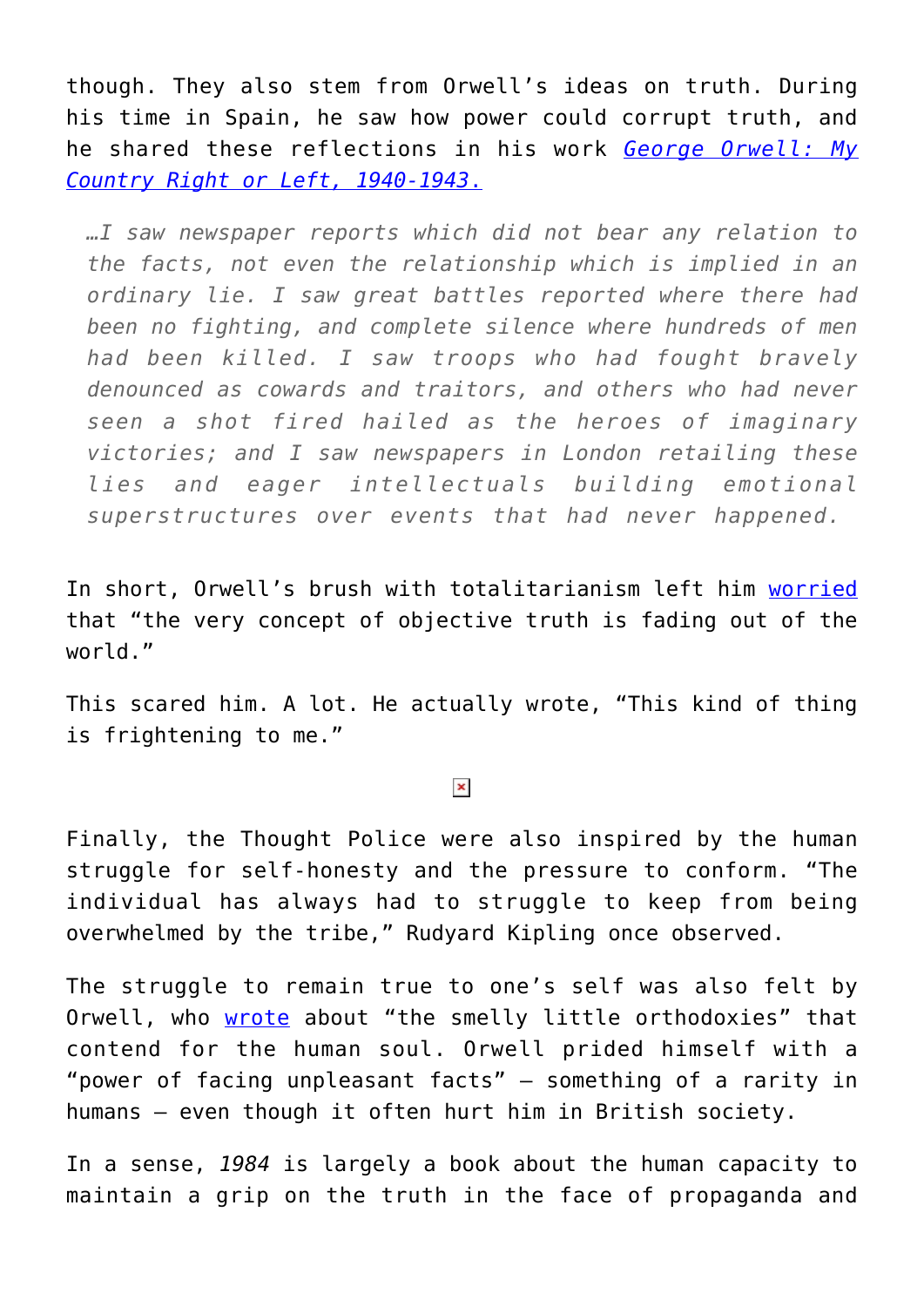power.

### **More Prophetic Than He Knew?**

It might be tempting to dismiss Orwell's book as a figment of dystopian literature. Unfortunately, that's not as easy as it sounds. Modern history shows he was onto something.

When the Berlin Wall came down in November 1989, it was revealed that [the Stasi,](https://en.wikipedia.org/wiki/Stasi) East Germany's secret police, had a full-time staff of 91,000. That sounds like a lot, and it is, but what's frightening is that the organization had almost *double* that in informants, [including](https://www.kiwi-verlag.de/rights/buch/father-mother-stasi-my-life-in-the-web-of-the-surveillance-state/978-3-462-04723-3/) children. And it wasn't just children reporting on parents; [sometimes](https://www.theguardian.com/world/2015/jul/09/the-spies-who-loved-me-my-dad-the-stasi-agent) it was the other way around.

Nor did the use of state spies to prosecute thoughtcrimes end with the fall of the Soviet Union. Believe it or not, it's still happening today. *The New York Times* recently ran [a](https://www.nytimes.com/2019/11/01/world/asia/china-student-informers.html) [report](https://www.nytimes.com/2019/11/01/world/asia/china-student-informers.html) featuring one Peng Wei, a 21-year-old Chinese chemistry major. He is one of the thousands of "student information officers" China uses to root out professors who show signs of disloyalty to President Xi Jinping or the Communist Party.

## **The New Thought Police?**

The First Amendment of the U.S. Constitution, fortunately, largely protects Americans from the creepy authoritarian systems found in *1984*, East Germany, and China; but the rise of "cancel culture" shows the pressure to conform to all sorts of orthodoxies (smelly or not) remains strong.

The new Thought Police may be less sinister than the ThinkPol in *1984*, but the next generation will have to decide if seeking conformity of thought or language through public shaming is healthy or suffocating. FEE's Dan Sanchez [recently](https://fee.org/articles/why-your-favorite-youtuber-probably-hasnt-been-canceled/) [observed](https://fee.org/articles/why-your-favorite-youtuber-probably-hasnt-been-canceled/) that many people today feel like they're "walking on